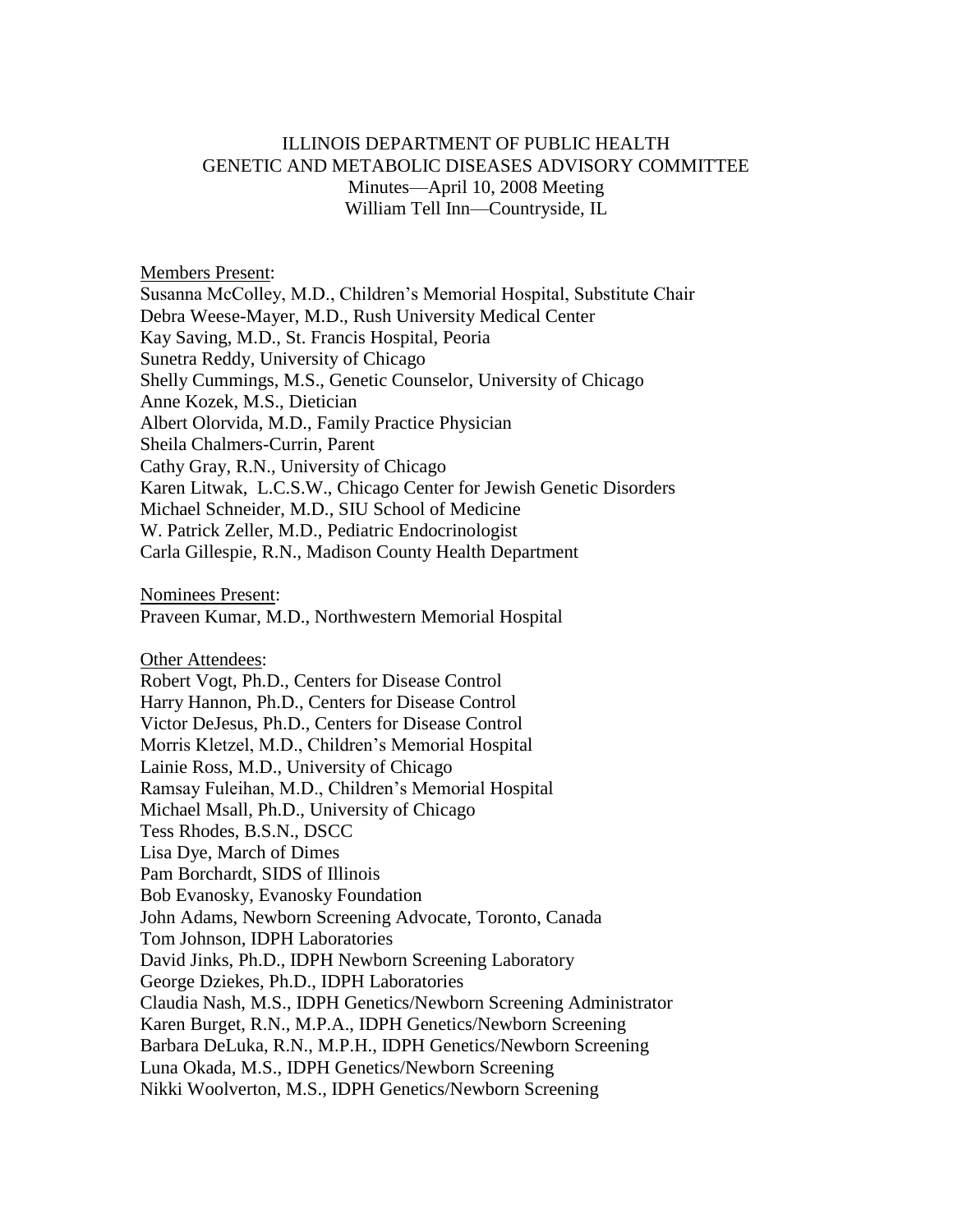Kathryn Seymore, B.A., IDPH Genetics/Newborn Screening Heather Gardner, IDPH Genetics/Newborn Screening

Due to absence of the Chair, Dr. Burton, the meeting was called to order at 10:10 by Dr. Susanna McColley. All attendees introduced themselves. The minutes of the October 4, 2007 meeting of the Committee were approved by vote.

The Chair reported that of the five conditions recommended to the HRSA Secretary's Advisory Committee for inclusion in the list of disorders on the "Uniform newborn screening panel", Pompe Disease and Severe Combined Immunodeficiency Disorder (SCID) have been approved by the screening subcommittee and forwarded to the external review group for in-depth study.

Dr. Jinks presented a summary of all confirmed cases of over one million infants screened since 2002. The combined frequency for all disorders is about 1/600 and 1/5,000 for MS/MS disorders. There have been two cases of cystic fibrosis (CF) diagnosed since testing began in March (1/7,500). The first case of argininemia has just recently been diagnosed. Minutes of the Laboratory Subcommittee are included in the meeting packet.

Barbara DeLuka presented a handout on newborn screening follow-up services from 2002-2007. The slight increase in lower level abnormal screens seen in 2007 is due to the new requirement for repeat testing on NICU infants. With regard to specimen submission, the percentage of specimens received by the lab in 3-5 days continues to increase. This is due to the UPS pickup and delivery service.

Dr. McColley reported on the CF pilot which began January 28. The IRT cutoff has been changed from 100 ng/ml to 150 ng/ml due to the number of false positives. In addition to referral to CF specialists, genetic counseling for the families of all babies with positive CF results is also recommended. The lab is using a cutoff of the top 4% to conduct the DNA mutation analysis. There will be missed cases that will be discovered later, since our testing only includes 44 mutations. She noted that there is no national registry for CF, however, the Cystic Fibrosis Foundation has kept a registry since 1966.

Nikki Woolverton explained the basics of the IDPH SIDS Program. IDPH contracts with SIDS of Illinois to provide support to families, and professional education programs. Coroners and Medical Examiners are required to report all sudden infant deaths to the program, who will then contact the local public health nurse and send a packet of materials and letter to the family. There has been a dramatic decrease in SIDS since 1993, from 298 cases to 88 last year. Pam Borchardt of SIDS of Illinois noted that they provide services to all families who experience a sudden infant death, whether SIDS or another cause. They also provide a connection to other families. There was some discussion of the Child Death Review Team, and the need to mandate that certain samples be collected for metabolic analysis during autopsies.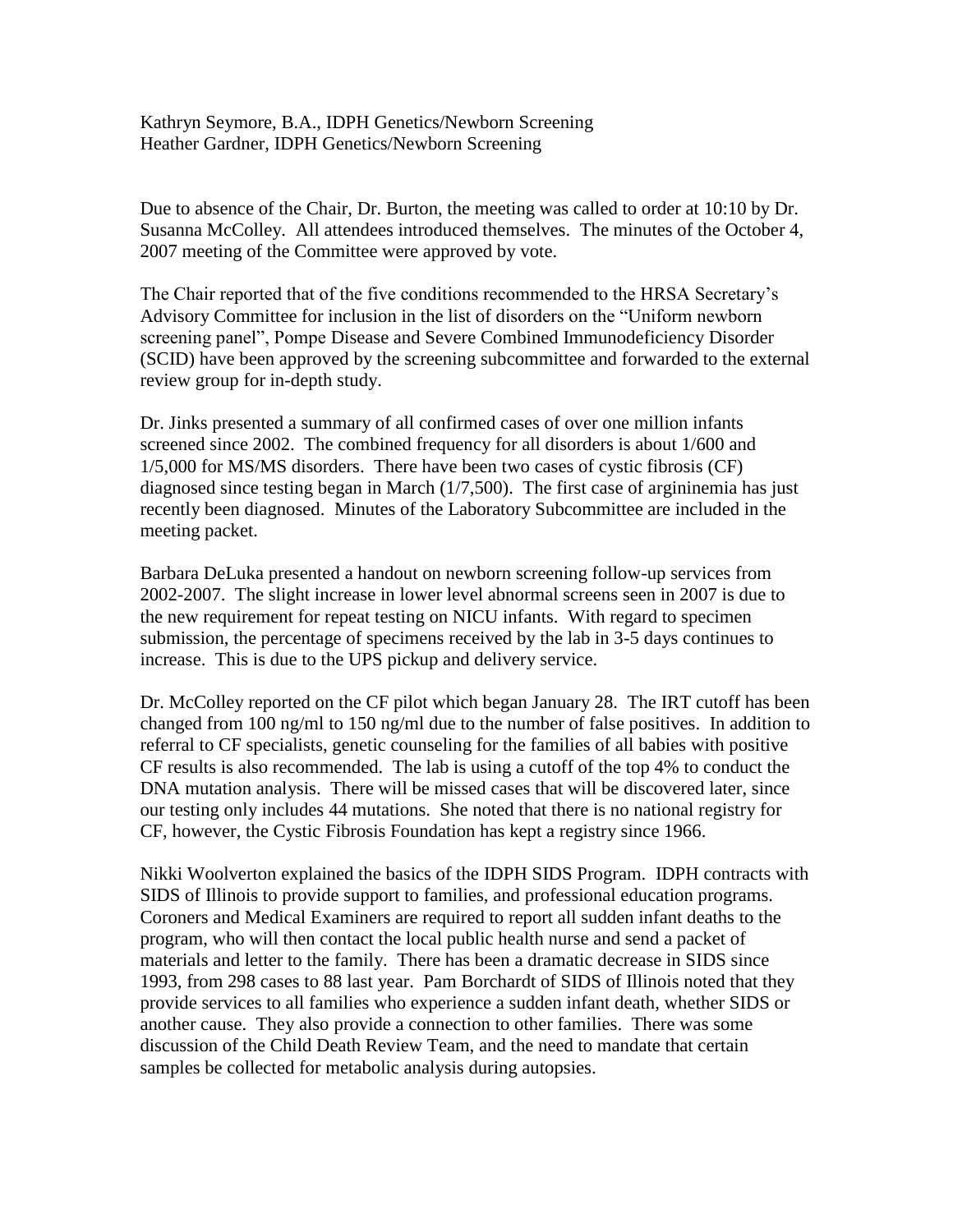The IDPH Genetics Grant program has been in existence since 1984. Karen Burget explained that currently there is a total of \$2.5 million awarded to 68 grantees statewide; clinical genetic centers, sickle cell centers and local public health departments. Fourteen centers recently added CF counseling services. Grants to local health departments for genetic services cover 90 of the 102 counties. Also, there were over 500 attendees at the annual genetic nursing conference this past February.

Luna Okada, genetic counselor for IDPH, has been working with staff of the IDPH chronic disease prevention programs to help them include language about genomics into their state plans as they are being prepared. She reported that the State Genetics Plan was completed last year, with seven focus areas being described. Grant funding has been awarded for implementation of five of these areas; Professional Education, Billing/Reimbursement, Public Education, Reducing Barriers to Access, and Ethical, Legal and Social Issues. Updates on these are included in the meeting packet.

Claudia Nash reported that three staff have been added to the newborn screening program, with the addition of CF to the testing panel. She also noted that the Sickle Cell Disease Association of Illinois (SCDAI) is receiving a federal grant to partner with IDPH for newborn screening follow-up and education. SCDAI has also received a grant from HRSA for the Illinois Sickle Cell Action Network. This program aims to improve access to care for sickle cell families statewide, using the medical home concept. A training module has been developed for physicians, especially those working in Federally Qualified Health Centers.

Dr. Jinks reported that the lab is ready to start reporting Bart's hemoglobin for alpha thalassemia. He expects to see two to three positives per week. Kate Seymore is working with staff of Children's Memorial to finalize the reporting letter and fact sheet. Another lab concern is that 17% of confirmed cases of hypothyroidism last year were initially reported as borderline on the first test. They are willing to explore changing the cutoff values.

The afternoon speakers were Dr. Harry Hannon, Dr. Robert Vogt and Dr. Victor DeJesus from the Centers for Disease Control in Atlanta. They were presenting information related to Illinois' proposed testing for five Lysosomal Storage Diseases (LSDs). Dr. Hannon provided a history of quality assurance for newborn screening and the Newborn Screening Translation Research Initiative (NSTRI) for LSDs and Severe Combined Immunodeficiency Disorder (SCID). Dr. Vogt explained the CDC Foundation, which was created to expedite funding for any state newborn screening program to test for new disorders. As stated by Dr. DeJesus, Genzyme will provide the necessary reagents, four of which have been approved by the FDA. Quality control materials will be developed by the CDC and tested by other labs. They are currently trying to collect samples from existing patients. Claudia interjected that an Administrative Rule change will be necessary prior to implementation of this expanded screening.

Dr. DeJesus continued by explaining the CDC's role in providing protocols, reagents and training. They are working on several pilot studies to find the best way to combine